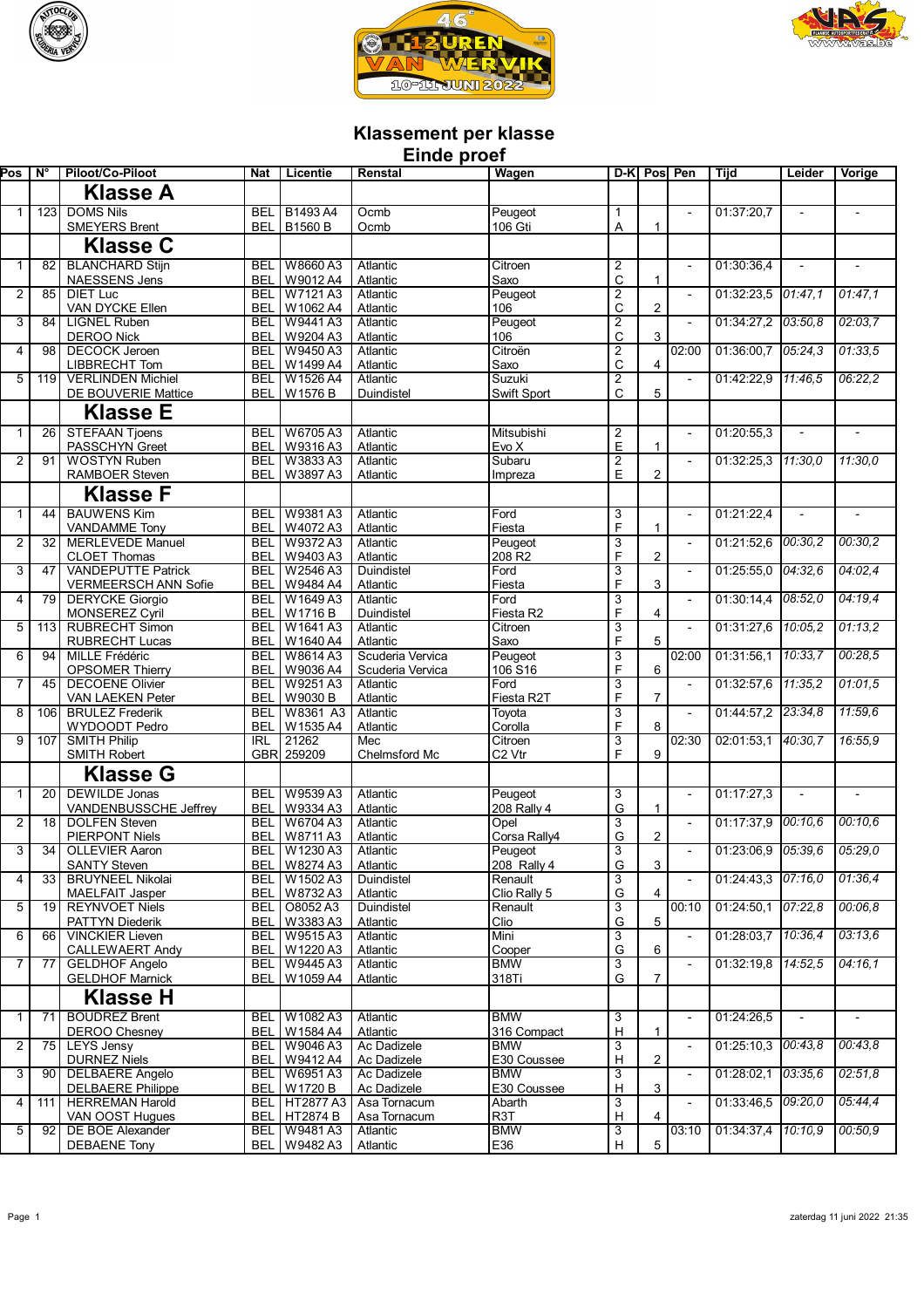





## **Klassement per klasse**

| Einde proef    |                 |                                                 |                          |                                    |                                      |                                              |                                  |                |                          |                        |                       |                |
|----------------|-----------------|-------------------------------------------------|--------------------------|------------------------------------|--------------------------------------|----------------------------------------------|----------------------------------|----------------|--------------------------|------------------------|-----------------------|----------------|
| $P_{OS}$       | N°              | Piloot/Co-Piloot                                | Nat                      | Licentie                           | Renstal                              | Wagen                                        | $D-K$                            | Pos            | Pen                      | Tijd                   | Leider                | Vorige         |
| 6              | 115             | MACEDO PAULO Moreira                            | <b>PRT</b>               | W1679A3                            | Atlantic                             | <b>BMW</b>                                   | 3                                |                | 03:00                    | 01:39:56.9             | 15:30.4               | 05:19.5        |
|                |                 | <b>DESAEYER Angie</b>                           | <b>BEL</b>               | W1718 A4                           | Atlantic                             | E30                                          | H                                | 6              |                          |                        |                       |                |
| $\overline{7}$ | 118             | <b>DEWACHTER Giovanni</b>                       | <b>BEL</b><br><b>BEL</b> | W1255 A4                           | Scuderia Vervica<br>Scuderia Vervica | <b>BMW</b><br>E36                            | 3<br>H                           | $\overline{7}$ | $\overline{a}$           | 01:47:53.6             | 23:27,1               | 07:56.7        |
| 8              | 72              | <b>DEWINTER Aline</b><br><b>GELDHOF Kenneth</b> | <b>BEL</b>               | W1058 A4<br>W8654A3                | Atlantic                             | <b>BMW</b>                                   | 3                                |                | 02:20                    | 01:59:02.3             | 34:35.8               | 11:08.7        |
|                |                 | <b>GELDHOF Dario</b>                            | <b>BEL</b>               | W9347 A4                           | Atlantic                             | E30                                          | H                                | 8              |                          |                        |                       |                |
|                |                 | <b>Klasse I</b>                                 |                          |                                    |                                      |                                              |                                  |                |                          |                        |                       |                |
|                |                 |                                                 |                          |                                    |                                      |                                              |                                  |                |                          |                        |                       |                |
| $\mathbf{1}$   | 1               | <b>VANNESTE Davy</b><br><b>D'ALLEINE Kris</b>   | <b>BEL</b><br><b>BEL</b> | W3166A3<br>W6961A3                 | Duindistel<br>Duindistel             | Citroën<br>C <sub>3</sub> Rally <sub>2</sub> | 3                                | 1              | $\overline{\phantom{a}}$ | 01:12:45,7             |                       |                |
| $\overline{2}$ | 12 <sub>l</sub> | <b>PRINZIE Stefaan</b>                          | <b>BEL</b>               | W1703 A3                           | Atlantic                             | Alpine                                       | 3                                |                | $\overline{\phantom{a}}$ | $01:16:59.9$ $04:14.2$ |                       | 04:14.2        |
|                |                 | <b>VERMEULEN Sharon</b>                         | <b>BEL</b>               | W6721A3                            | Atlantic                             | A110                                         |                                  | $\overline{2}$ |                          |                        |                       |                |
| 3              | 36 <sup>1</sup> | <b>CEUPPENS Tom</b>                             | <b>BEL</b>               | W1374 A3                           | Atlantic                             | <b>BMW</b>                                   | 3                                |                | $\overline{\phantom{a}}$ | 01:19:28.8 06:43.1     |                       | 02:28.9        |
|                |                 | <b>VERWEIRDER Thomas</b>                        | <b>BEL</b>               | W8294 A4                           | Atlantic                             | E87                                          |                                  | 3              |                          |                        |                       |                |
| 4              | 37              | DE WAELE Koen<br>VANDEKERCKHOVE Geert           | <b>BEL</b><br><b>BEL</b> | W5741A3<br>W1705 A4                | Atlantic<br>Atlantic                 | <b>BMW</b><br>E81                            | 3                                | 4              | $\overline{\phantom{a}}$ | 01:24:00,5 11:14,8     |                       | 04:31.7        |
| 5              | 10 <sup>1</sup> | <b>DAVROUX Pierre</b>                           | <b>FRA</b>               | 916157                             | Duindistel                           | Skoda                                        | 3                                |                |                          | 01:24:46,7 12:01.0     |                       | 00:46.2        |
|                |                 | <b>DEKLERK Kurt</b>                             | <b>BEL</b>               | W1708B                             | Duindistel                           | Fabia R5                                     |                                  | 5              |                          |                        |                       |                |
| 6              | 87              | <b>LIEVENS Patrick</b>                          | <b>BEL</b>               | W2863A3                            | Atlantic                             | <b>BMW</b>                                   | 3                                |                | 00:20                    | 01:26:38,2 73:52,5     |                       | 01:51.5        |
|                |                 | <b>SLOS Hein</b>                                | <b>BEL</b>               | W1702 A4                           | Atlantic                             | E30                                          |                                  | 6              |                          | 01:30:28,4 17:42,7     |                       |                |
| 7              | 70              | <b>HERPOELAERT Olivier</b><br>NOTEBAERT Andreas | <b>BEL</b><br><b>BEL</b> | W9463A3<br>W9218A3                 | Atlantic<br>Atlantic                 | <b>BMW</b><br>E46 M3                         | 3                                | $\overline{7}$ | $\overline{a}$           |                        |                       | 03:50,2        |
| 8              | 57              | <b>LAVAERT Jan</b>                              | <b>BEL</b>               | W8208A3                            | Atlantic                             | <b>BMW</b>                                   | 3                                |                | $\overline{a}$           | 01:31:53,3 19:07,6     |                       | 01:24.9        |
|                |                 | <b>DELESIE Bart</b>                             | <b>BEL</b>               | W9352A3                            | Atlantic                             | 318 E30                                      |                                  | 8              |                          |                        |                       |                |
| 9              | 86              | <b>ROGGEMAN Robin</b>                           | <b>BEL</b>               | O7756A3                            | Atlantic                             | <b>BMW</b>                                   | 3                                |                | 00:20                    | 01:34:25.8 21:40,1     |                       | 02:32,5        |
| 10             | 89              | PAEPE Wim<br>VANDENBROELE Johan                 | <b>BEL</b><br><b>BEL</b> | O1418A3<br>W1205A3                 | Duindistel<br>Atlantic               | E36 M3<br>Subaru                             | 3                                | 9              |                          | 01:34:30.5 21:44.8     |                       | 00:04.7        |
|                |                 | VANDEWALLE Ward                                 | <b>BEL</b>               | W1237 A4                           | Atlantic                             | Impreza                                      |                                  | 10             |                          |                        |                       |                |
|                |                 | <b>Klasse H2</b>                                |                          |                                    |                                      |                                              |                                  |                |                          |                        |                       |                |
|                |                 | <b>LAPEIRE Jef</b>                              |                          |                                    |                                      |                                              |                                  |                |                          |                        |                       |                |
| $\mathbf{1}$   | 122             | <b>DECLERCQ Francis</b>                         | <b>BEL</b><br><b>BEL</b> | W3317A3<br>W2086A3                 | Atlantic<br>Atlantic                 | Toyota<br>Celica                             | 4<br>H <sub>2</sub>              | $\mathbf{1}$   | $\overline{\phantom{a}}$ | 01:36:53,0             |                       |                |
|                |                 | <b>Klasse H3</b>                                |                          |                                    |                                      |                                              |                                  |                |                          |                        |                       |                |
|                |                 |                                                 |                          |                                    |                                      |                                              |                                  |                |                          |                        |                       |                |
| $\mathbf{1}$   | 25              | MC DEVITT Paul<br><b>FITZPATRICK Ray</b>        | <b>IRL</b><br><b>IRL</b> | 196133<br>4235                     | London Irish Mc<br>Laois Mc          | Ford<br>Escort                               | 4<br>H3                          | $\mathbf{1}$   | $\overline{\phantom{a}}$ | 01:21:56.5             |                       |                |
| $\overline{2}$ | 56              | <b>VANCOILLIE Danny</b>                         | <b>BEL</b>               | W1800 A3                           | Duindistel                           | Opel                                         | 4                                |                |                          | 01:22:50,5             | $\overline{00:54}$ ,0 | 00:54.0        |
|                |                 | <b>GELDHOF Thomas</b>                           | BEL                      | W1633 A4                           | Atlantic                             | Kadett C Gte                                 | H <sub>3</sub>                   | $\overline{2}$ |                          |                        |                       |                |
| 3              | 59              | <b>VERHAEGHE Koen</b>                           | <b>BEL</b>               | W5786 A3                           | Atlantic                             | Ford                                         | $\overline{4}$                   |                | $\overline{\phantom{a}}$ | 01:24:25.3 02:28.8     |                       | 01:34.8        |
| 4              | 41              | <b>LAFLERE Kurt</b><br><b>LIETAER Mathieu</b>   | <b>BEL</b><br>BEL        | W3167 A4<br>W8299 A3               | Atlantic<br>Duindistel               | Escort Mk1<br>Ford                           | H <sub>3</sub><br>4              | 3              | $\overline{\phantom{a}}$ | 01:24:30.0             | 02:33.5               | 00:04,7        |
|                |                 | <b>GHESQUIERE Robbe</b>                         | <b>BEL</b>               | W1064 A4                           | Atlantic                             | Escort Mk2                                   | H <sub>3</sub>                   | 4              |                          |                        |                       |                |
| 5              | 60              | VANDERHAEGHE Jurgen                             | <b>BEL</b>               | W1994 A3                           | Atlantic                             | <b>BMW</b>                                   | $\overline{4}$                   |                | $\overline{\phantom{a}}$ | 01:30:32,7 08:36.2     |                       | 06:02,7        |
|                |                 | <b>DEWIL Yves</b>                               | <b>BEL</b>               | W7250 A4                           | Atlantic                             | E21                                          | H <sub>3</sub>                   | 5              |                          |                        |                       |                |
| 6              | 61              | <b>DEMEYERE Peter</b>                           | <b>BEL</b>               | W6999 A3<br>W3379 A4               | Atlantic                             | Opel                                         | 4<br>H <sub>3</sub>              | 6              | $\overline{\phantom{a}}$ | 01:31:18.0             | 09:21.5               | 00:45.3        |
| 7              | 105             | <b>DEMEESTER Yves</b><br><b>EECKE Mathias</b>   | <b>BEL</b><br><b>BEL</b> | W1571 A3                           | Atlantic<br>Atlantic                 | Manta A<br>Opel                              | 4                                |                | $\overline{\phantom{a}}$ | 01:31:58,5  10:02.0    |                       | 00:40.5        |
|                |                 | <b>HOFLACK Nico</b>                             |                          | <b>BFI W6952 A4</b>                | Atlantic                             | Kadet C                                      | H <sub>3</sub>                   | $\overline{7}$ |                          |                        |                       |                |
| 8              | 121             | <b>VERDONCK Stefan</b>                          |                          | <b>BEL</b> W7179 A3                | Atlantic                             | Opel                                         | $\overline{4}$                   |                |                          | 01:42:14.7 20:18.2     |                       | 10:16.2        |
|                |                 | VERDONCK Céderic                                |                          | BEL   W7501 A3                     | Atlantic                             | Kadett C                                     | H3                               | 8              |                          |                        |                       |                |
|                |                 | <b>Klasse H4</b>                                |                          |                                    |                                      |                                              |                                  |                |                          |                        |                       |                |
| $\mathbf{1}$   | $\vert$         | <b>LIETAER Paul</b>                             |                          | <b>BEL W1894 A3</b>                | Atlantic                             | Opel                                         | 4                                |                | $\overline{\phantom{a}}$ | 01:15:52,7             |                       |                |
|                |                 | <b>WALLAYS Geert</b>                            | BEL D01                  |                                    | Scuderia Vervica                     | Ascona 400                                   | H4                               | $\mathbf{1}$   |                          |                        |                       |                |
| 2              | 17              | <b>MERLEVEDE Cedriek</b><br><b>OZEEL Thijs</b>  |                          | BEL   W9505 A3<br>BEL W8753 A3     | Atlantic<br><b>Atlantic</b>          | Opel<br>Ascona                               | 4<br>H4                          | $\overline{2}$ |                          | 01:20:09.0             | 04:16,3               | 04:16.3        |
| 3              | 88              | <b>LAVAERT Brecht</b>                           |                          | BEL   W9058 A3                     | Atlantic                             | <b>BMW</b>                                   | 4                                |                |                          | 01:25:31.1             | [09:38,4]             | 05:22,1        |
|                |                 | <b>CALLEWAERT Renaat</b>                        |                          | BEL   W9302 A4                     | Atlantic                             | 323                                          | H4                               | 3              |                          |                        |                       |                |
| 4              | 76              | CHRISTOPHE Lagache                              |                          | BEL   W4465 A3                     | Atlantic                             | Opel                                         | 4                                |                | $\blacksquare$           | 01:30:54,6 15:01,3     |                       | 05:22,9        |
| 5              |                 | PASCAL Clarys<br><b>CALLENS Mike</b>            |                          | BEL W6512A3<br><b>BEL W6540 A3</b> | Atlantic<br>Atlantic                 | Ascona                                       | H <sub>4</sub><br>$\overline{4}$ | 4              | $\overline{\phantom{a}}$ | 01:33:32,6 17:39,9     |                       | 02:38.5        |
|                | 102             | <b>DEPOORTER Jaimy</b>                          |                          | BEL W1696 A4                       | Atlantic                             | Opel<br>Manta I240C                          | H4                               | 5              |                          |                        |                       |                |
| 6              | 125             | <b>JONNIAU Dirk</b>                             |                          | BEL   W1124 A3                     | Atlantic                             | Opel                                         | $\overline{4}$                   |                | $\overline{\phantom{a}}$ | 01:48:57,9 33:05,2     |                       | 15:25.3        |
|                |                 | <b>GLORIE Gianni</b>                            |                          | BEL   W1554 A4                     | Atlantic                             | Manta B 400                                  | H4                               | 6              |                          |                        |                       |                |
|                |                 | <b>Klasse H6</b>                                |                          |                                    |                                      |                                              |                                  |                |                          |                        |                       |                |
| $\mathbf{1}$   | 64              | <b>BRUGGEMAN Maarten</b>                        |                          | <b>BEL W6918A3</b>                 | Scuderia Vervica                     | Honda                                        | 5                                |                | $\overline{\phantom{a}}$ | 01:27:58,4             |                       | $\blacksquare$ |
|                |                 | <b>ROQUET Wouter</b>                            |                          | <b>BEL   W9507 B</b>               | Scuderia Vervica                     | Civic                                        | H <sub>6</sub>                   | $\mathbf{1}$   |                          |                        |                       |                |
| 2              | 112             | PEEL Eli                                        |                          | <b>BEL W9253 A3</b>                | Atlantic                             | Peugeot                                      | $\overline{5}$                   |                |                          | 01:37:07.5 09:09.1     |                       | 09:09.1        |
|                |                 | <b>DEMYTTENAERE Ferre</b>                       |                          | BEL   W1648 A3                     | Atlantic                             | 205 Rallye                                   | H <sub>6</sub>                   | $\overline{2}$ |                          |                        |                       |                |